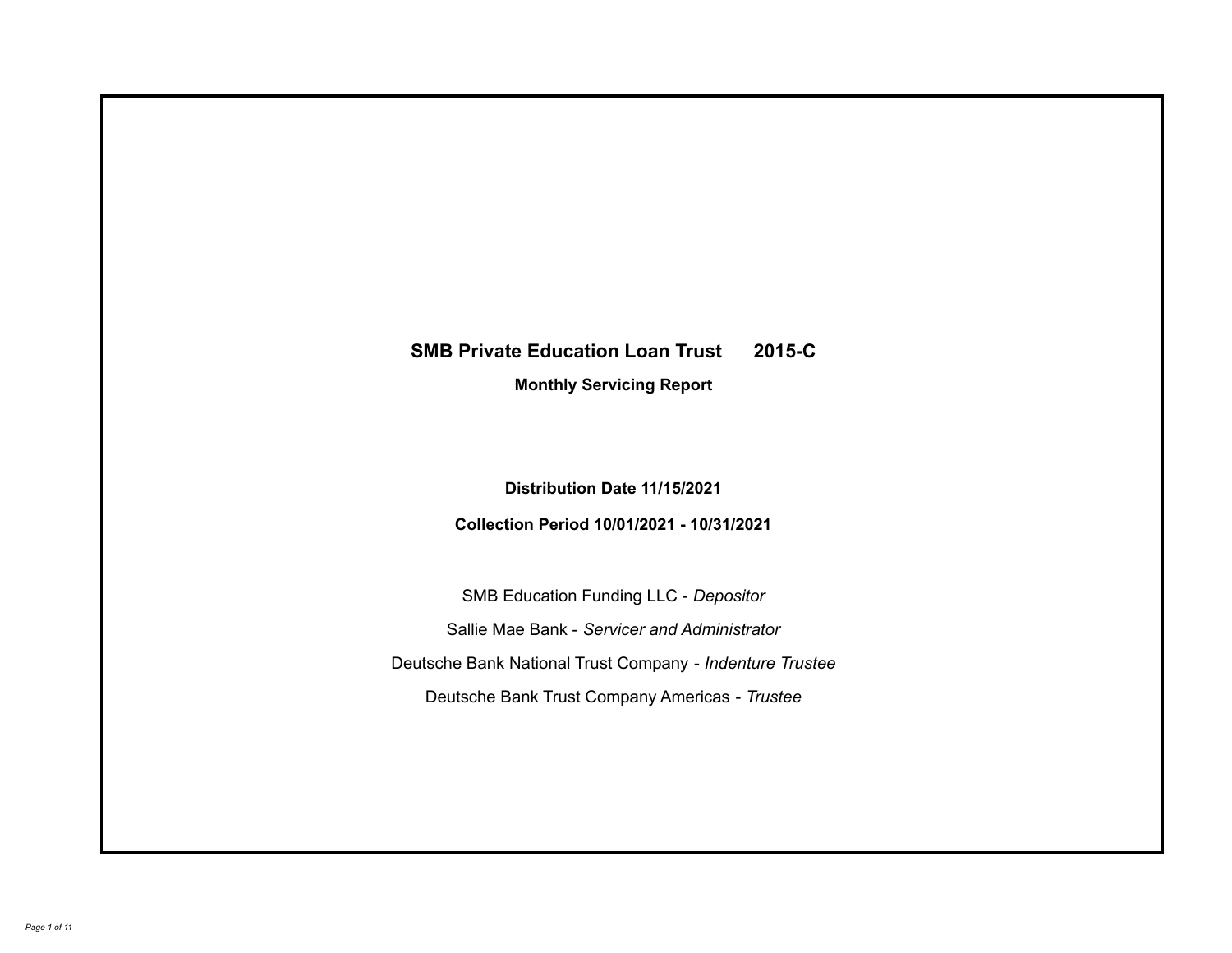A

| <b>Student Loan Portfolio Characteristics</b>                                                              | <b>Settlement Date</b><br>10/27/2015 | 09/30/2021                          | 10/31/2021                          |
|------------------------------------------------------------------------------------------------------------|--------------------------------------|-------------------------------------|-------------------------------------|
| <b>Principal Balance</b><br>Interest to be Capitalized Balance                                             | \$693,787,197.00<br>55,852,621.68    | \$241,294,278.53<br>7,483,219.53    | \$236,869,930.05<br>7,221,371.00    |
| Pool Balance                                                                                               | \$749,639,818.68                     | \$248,777,498.06                    | \$244,091,301.05                    |
| Weighted Average Coupon (WAC)<br>Weighted Average Remaining Term<br>Number of Loans<br>Number of Borrowers | 8.22%<br>127.00<br>65,154<br>45,614  | 7.79%<br>129.03<br>22,521<br>16,288 | 7.80%<br>128.96<br>22,042<br>15,946 |
| Pool Factor                                                                                                |                                      | 0.331862705                         | 0.325611440                         |
| Since Issued Total Constant Prepayment Rate (1)                                                            |                                      | 8.92%                               | 8.86%                               |

| <b>Debt Securities</b> | <b>Cusip/Isin</b> | 10/15/2021      | 11/15/2021      |
|------------------------|-------------------|-----------------|-----------------|
|                        |                   |                 |                 |
| A2A                    | 78448RAB2         | \$14,066,235.99 | \$10,906,487.51 |
| A2B                    | 78448RAC0         | \$6,795,283.07  | \$5,268,834.54  |
| A <sub>3</sub>         | 78448RAD8         | \$75,000,000.00 | \$75,000,000.00 |
|                        | 78448RAE6         | \$70,000,000.00 | \$70,000,000.00 |
| ◡                      | 78448RAF3         | \$50,000,000.00 | \$50,000,000.00 |

| $\sim$<br>◡ | <b>Certificates</b> | Cusip/Isin | 10/15/2021   | 11/15/2021   |
|-------------|---------------------|------------|--------------|--------------|
|             | Residual            | 78448R106  | \$100,000.00 | \$100,000.00 |

| D  | <b>Account Balances</b>                | 10/15/2021      | 11/15/2021      |
|----|----------------------------------------|-----------------|-----------------|
|    | Reserve Account Balance                | \$1,884,455.00  | \$1,884,455.00  |
|    |                                        |                 |                 |
| E. | <b>Asset / Liability</b>               | 10/15/2021      | 11/15/2021      |
|    | Overcollateralization Percentage       | 13.23%          | 13.49%          |
|    | Specified Overcollateralization Amount | \$82,915,979.00 | \$82,915,979.00 |
|    | Actual Overcollateralization Amount    | \$32,915,979.00 | \$32,915,979.00 |

(1) For additional information, see 'Since Issued CPR Methodology' found in section VIII of this report .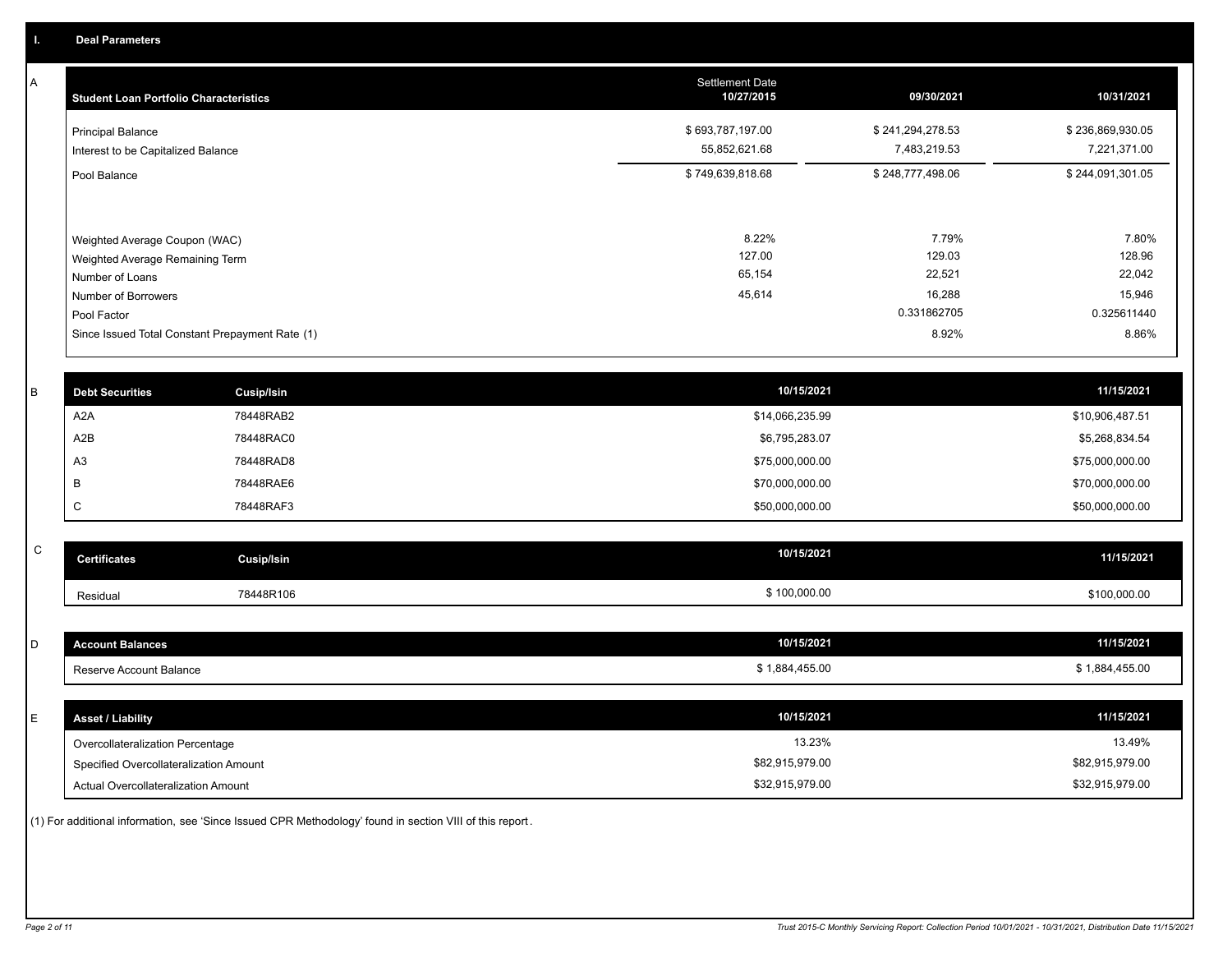## **II. 2015-C Trust Activity 10/01/2021 through 10/31/2021**

# A **Student Loan Principal Receipts**

| <b>Total Principal Receipts</b>  | \$4,278,320.77 |
|----------------------------------|----------------|
| <b>Other Principal Deposits</b>  | 0.00           |
| Servicer Principal Reimbursement | 0.00           |
| Seller Principal Reimbursement   | (656.69)       |
| <b>Borrower Principal</b>        | 4,278,977.46   |
|                                  |                |

#### B **Student Loan Interest Receipts**

| <b>Other Interest Deposits</b><br><b>Total Interest Receipts</b> | \$1,274,963.04 |
|------------------------------------------------------------------|----------------|
|                                                                  | 0.00           |
| Servicer Interest Reimbursement                                  | 0.00           |
| Seller Interest Reimbursement                                    | (333.92)       |
| <b>Borrower Interest</b>                                         | 1,275,296.96   |

| C       | <b>Recoveries on Realized Losses</b>                             | \$133,851.15   |
|---------|------------------------------------------------------------------|----------------|
| D       | <b>Investment Income</b>                                         | \$158.66       |
| Е.      | <b>Funds Borrowed from Next Collection Period</b>                | \$0.00         |
| F       | Funds Repaid from Prior Collection Period                        | \$0.00         |
| G       | Loan Sale or Purchase Proceeds                                   | \$0.00         |
| H       | <b>Initial Deposits to Distribution Account</b>                  | \$0.00         |
|         | <b>Excess Transferred from Other Accounts</b>                    | \$0.00         |
| J       | <b>Borrower Benefit Reimbursements</b>                           | \$0.00         |
| K       | <b>Other Deposits</b>                                            | \$0.00         |
|         | <b>Other Fees Collected</b>                                      | \$0.00         |
| М       | <b>AVAILABLE FUNDS</b>                                           | \$5,687,293.62 |
| N       | Non-Cash Principal Activity During Collection Period             | \$(146,027.71) |
| $\circ$ | Aggregate Purchased Amounts by the Depositor, Servicer or Seller | \$0.00         |
| P       | Aggregate Loan Substitutions                                     | \$0.00         |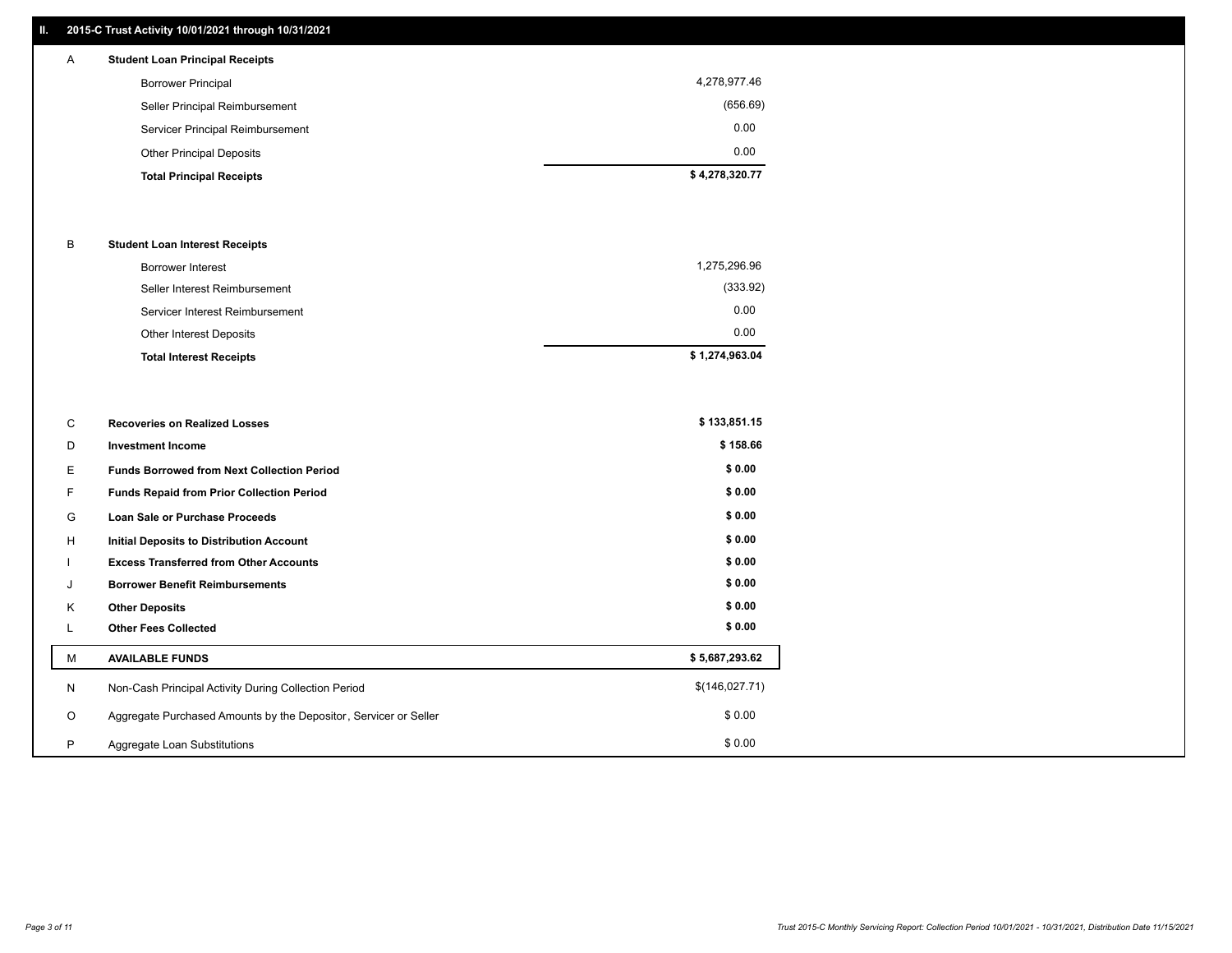|                   | <b>Loans by Repayment Status</b> |                          |            |                                                                  |                |                            |                          |         |                                                           |                |                            |
|-------------------|----------------------------------|--------------------------|------------|------------------------------------------------------------------|----------------|----------------------------|--------------------------|---------|-----------------------------------------------------------|----------------|----------------------------|
|                   |                                  |                          | 10/31/2021 |                                                                  |                |                            | 09/30/2021               |         |                                                           |                |                            |
|                   |                                  | <b>Wtd Avg</b><br>Coupon | # Loans    | <b>Principal and</b><br><b>Interest Accrued</b><br>to Capitalize | % of Principal | % of Loans in<br>Repay (1) | <b>Wtd Avg</b><br>Coupon | # Loans | Principal and<br><b>Interest Accrued</b><br>to Capitalize | % of Principal | % of Loans in<br>Repay (1) |
| INTERIM:          | IN SCHOOL                        | 8.84%                    | 248        | \$4,362,454.48                                                   | 1.787%         | $-$ %                      | 8.91%                    | 279     | \$4,760,911.52                                            | 1.914%         | $-$ %                      |
|                   | GRACE                            | 8.75%                    | 96         | \$1,481,792.68                                                   | 0.607%         | $-$ %                      | 8.39%                    | 98      | \$1,502,152.19                                            | 0.604%         | $-$ %                      |
|                   | <b>DEFERMENT</b>                 | 8.70%                    | 1,590      | \$23,614,990.93                                                  | 9.675%         | $-$ %                      | 8.67%                    | 1,629   | \$23,553,635.16                                           | 9.468%         | $-$ %                      |
| <b>REPAYMENT:</b> | <b>CURRENT</b>                   | 7.66%                    | 19,204     | \$201,137,952.14                                                 | 82.403%        | 93.713%                    | 7.65%                    | 19,500  | \$203,930,789.42                                          | 81.973%        | 93.136%                    |
|                   | 30-59 DAYS DELINQUENT            | 8.33%                    | 309        | \$4,711,113.59                                                   | 1.930%         | 2.195%                     | 8.00%                    | 293     | \$4,253,798.16                                            | 1.710%         | 1.943%                     |
|                   | 60-89 DAYS DELINQUENT            | 8.14%                    | 126        | \$2,184,479.05                                                   | 0.895%         | 1.018%                     | 8.09%                    | 157     | \$2,956,635.66                                            | 1.188%         | 1.350%                     |
|                   | 90+ DAYS DELINQUENT              | 7.63%                    | 106        | \$1,959,906.72                                                   | 0.803%         | 0.913%                     | 7.87%                    | 95      | \$1,608,774.62                                            | 0.647%         | 0.735%                     |
|                   | <b>FORBEARANCE</b>               | 7.79%                    | 363        | \$4,638,611.46                                                   | 1.900%         | 2.161%                     | 8.00%                    | 470     | \$6,210,801.33                                            | 2.497%         | 2.836%                     |
| <b>TOTAL</b>      |                                  |                          | 22,042     | \$244,091,301.05                                                 | 100.00%        | 100.00%                    |                          | 22,521  | \$248,777,498.06                                          | 100.00%        | 100.00%                    |

Percentages may not total 100% due to rounding \*

1 Loans classified in "Repayment" include any loan for which interim interest only, \$25 fixed payments or full principal and interest payments are due.

|                 | <b>Loans by Borrower Status</b>                                                                                              |                          |            |                                                                  |                |                                |                          |            |                                                                  |                |                                |  |
|-----------------|------------------------------------------------------------------------------------------------------------------------------|--------------------------|------------|------------------------------------------------------------------|----------------|--------------------------------|--------------------------|------------|------------------------------------------------------------------|----------------|--------------------------------|--|
|                 |                                                                                                                              |                          | 10/31/2021 |                                                                  |                |                                |                          | 09/30/2021 |                                                                  |                |                                |  |
|                 |                                                                                                                              | <b>Wtd Avg</b><br>Coupon | # Loans    | <b>Principal and</b><br><b>Interest Accrued</b><br>to Capitalize | % of Principal | % of Loans in<br>P&I Repay (2) | <b>Wtd Avg</b><br>Coupon | # Loans    | <b>Principal and</b><br><b>Interest Accrued</b><br>to Capitalize | % of Principal | % of Loans in<br>P&I Repay (2) |  |
| <b>INTERIM:</b> | IN SCHOOL                                                                                                                    | 8.74%                    | 403        | \$6,950,834.41                                                   | 2.848%         | $-$ %                          | 8.72%                    | 460        | \$7,932,699.82                                                   | 3.189%         | $-$ %                          |  |
|                 | <b>GRACE</b>                                                                                                                 | 8.47%                    | 191        | \$3,113,526.75                                                   | 1.276%         | $-$ %                          | 8.40%                    | 194        | \$2,996,308.68                                                   | 1.204%         | $-$ %                          |  |
|                 | <b>DEFERMENT</b>                                                                                                             | 8.50%                    | 2,630      | \$37,384,643.73                                                  | 15.316%        | $-$ %                          | 8.50%                    | 2,673      | \$37,341,834.48                                                  | 15.010%        | $-$ %                          |  |
| P&I REPAYMENT:  | <b>CURRENT</b>                                                                                                               | 7.60%                    | 17,922     | \$183,318,750.84                                                 | 75.103%        | 93.224%                        | 7.59%                    | 18,194     | \$185,781,124.31                                                 | 74.678%        | 92.656%                        |  |
|                 | 30-59 DAYS DELINQUENT                                                                                                        | 8.31%                    | 304        | \$4,600,774.65                                                   | 1.885%         | 2.340%                         | 7.93%                    | 280        | \$4,005,980.96                                                   | 1.610%         | 1.998%                         |  |
|                 | 60-89 DAYS DELINQUENT                                                                                                        | 8.16%                    | 123        | \$2,124,252.49                                                   | 0.870%         | 1.080%                         | 8.09%                    | 156        | \$2,903,744.66                                                   | 1.167%         | 1.448%                         |  |
|                 | 90+ DAYS DELINQUENT                                                                                                          | 7.63%                    | 106        | \$1,959,906.72                                                   | 0.803%         | 0.997%                         | 7.87%                    | 94         | \$1,605,003.82                                                   | 0.645%         | 0.800%                         |  |
|                 | <b>FORBEARANCE</b>                                                                                                           | 7.79%                    | 363        | \$4,638,611.46                                                   | 1.900%         | 2.359%                         | 8.00%                    | 470        | \$6,210,801.33                                                   | 2.497%         | 3.098%                         |  |
| <b>TOTAL</b>    | Percentages may not total 100% due to rounding                                                                               |                          | 22,042     | \$244,091,301.05                                                 | 100.00%        | 100.00%                        |                          | 22,521     | \$248,777,498.06                                                 | 100.00%        | 100.00%                        |  |
|                 | 2 Loans classified in "P&I Repayment" includes only those loans for which scheduled principal and interest payments are due. |                          |            |                                                                  |                |                                |                          |            |                                                                  |                |                                |  |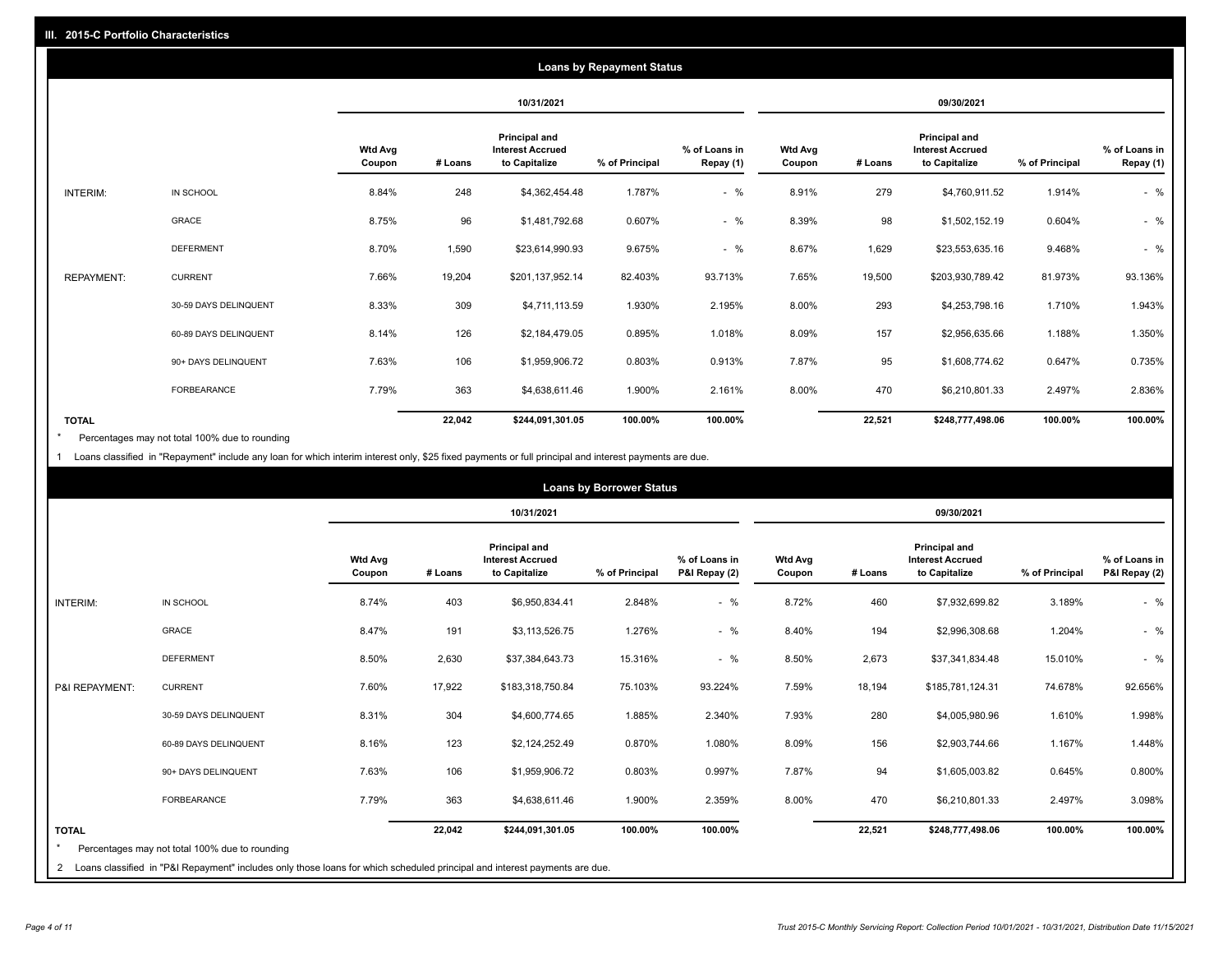|                                                                                        | 10/31/2021       | 9/30/2021        |
|----------------------------------------------------------------------------------------|------------------|------------------|
| Pool Balance                                                                           | \$244,091,301.05 | \$248,777,498.06 |
| Total # Loans                                                                          | 22,042           | 22,521           |
| Total # Borrowers                                                                      | 15,946           | 16,288           |
| Weighted Average Coupon                                                                | 7.80%            | 7.79%            |
| Weighted Average Remaining Term                                                        | 128.96           | 129.03           |
| Percent of Pool - Cosigned                                                             | 93.6%            | 93.6%            |
| Percent of Pool - Non Cosigned                                                         | 6.4%             | 6.4%             |
| Borrower Interest Accrued for Period                                                   | \$1,578,072.14   | \$1,555,674.08   |
| Outstanding Borrower Interest Accrued                                                  | \$9,626,560.60   | \$9,850,263.87   |
| Gross Principal Realized Loss - Periodic *                                             | \$618,641.59     | \$645,781.94     |
| Gross Principal Realized Loss - Cumulative *                                           | \$38,694,252.69  | \$38,075,611.10  |
| Recoveries on Realized Losses - Periodic                                               | \$133,851.15     | \$88,642.52      |
| Recoveries on Realized Losses - Cumulative                                             | \$6,402,649.42   | \$6,268,798.27   |
| Net Losses - Periodic                                                                  | \$484,790.44     | \$557,139.42     |
| Net Losses - Cumulative                                                                | \$32,291,603.27  | \$31,806,812.83  |
| Non-Cash Principal Activity - Capitalized Interest                                     | \$477,677.13     | \$392,506.27     |
| Since Issued Total Constant Prepayment Rate (CPR) (1)                                  | 8.86%            | 8.92%            |
| <b>Loan Substitutions</b>                                                              | \$0.00           | \$0.00           |
| <b>Cumulative Loan Substitutions</b>                                                   | \$0.00           | \$0.00           |
| <b>Unpaid Servicing Fees</b>                                                           | \$0.00           | \$0.00           |
| <b>Unpaid Administration Fees</b>                                                      | \$0.00           | \$0.00           |
| <b>Unpaid Carryover Servicing Fees</b>                                                 | \$0.00           | \$0.00           |
| Note Interest Shortfall                                                                | \$0.00           | \$0.00           |
| Loans in Modification                                                                  | \$29,860,651.55  | \$30,780,752.97  |
| % of Loans in Modification as a % of Loans in Repayment (P&I)                          | 15.56%           | 15.84%           |
| % Annualized Gross Principal Realized Loss - Periodic as a %                           |                  |                  |
| of Loans in Repayment (P&I) * 12                                                       | 3.87%            | 3.99%            |
| % Gross Principal Realized Loss - Cumulative as a % of<br><b>Original Pool Balance</b> | 5.16%            | 5.08%            |

\* In accordance with the Servicer's current policies and procedures, after September 1, 2017 loans subject to bankruptcy claims generally will not be reported as a charged- off unless and until they are delinquent for 120

(1) For additional information, see 'Since Issued CPR Methodology' found in section VIII of this report .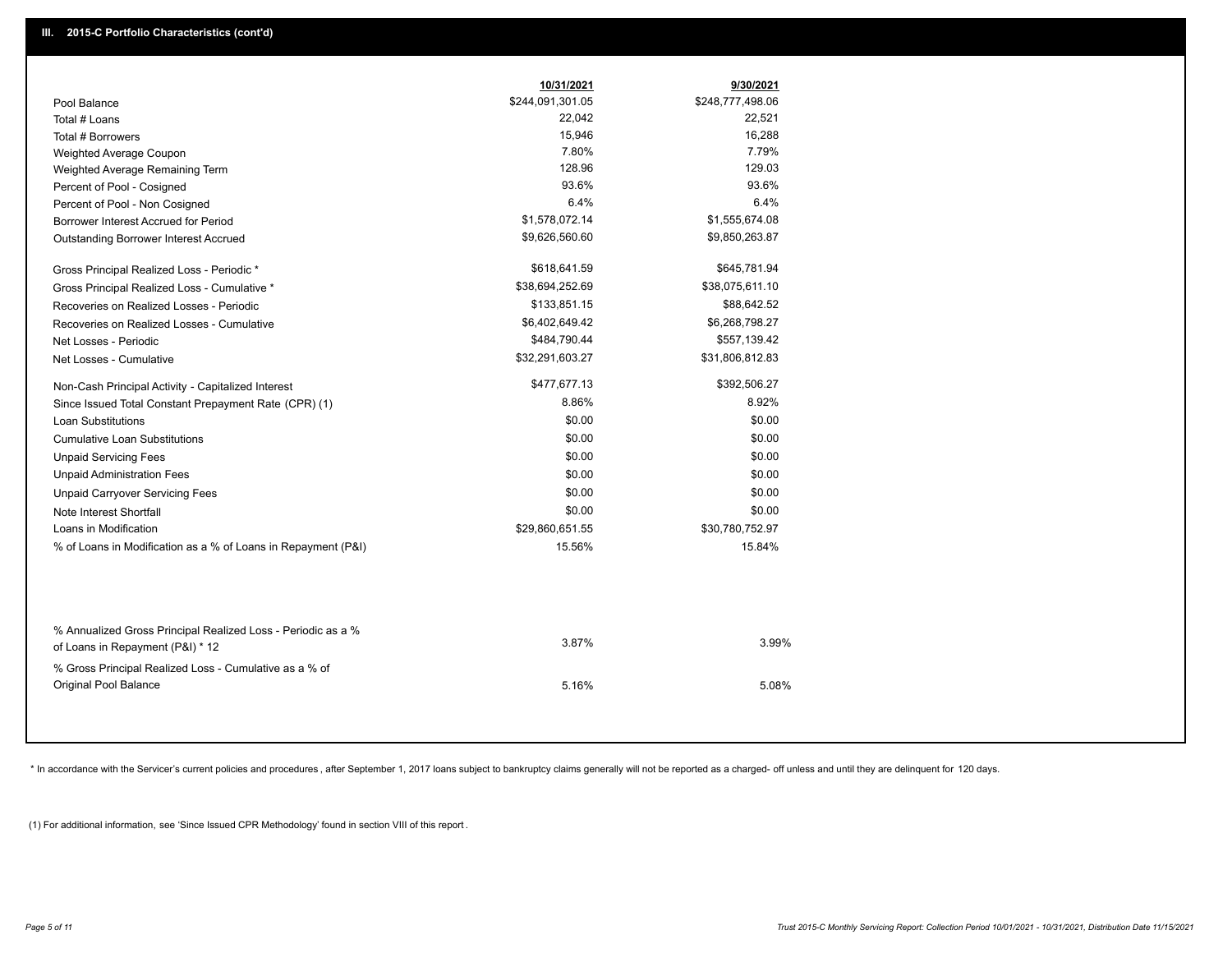## **Loan Program**

A

|                                    | Weighted<br>Average | # LOANS  | <b>\$ AMOUNT</b> | $%$ *     |
|------------------------------------|---------------------|----------|------------------|-----------|
| - Smart Option Interest-Only Loans | 7.11%               | 3,782    | \$25,613,341.37  | 10.493%   |
| - Smart Option Fixed Pay Loans     | 7.74%               | 5,811    | \$73,970,308.39  | 30.304%   |
| - Smart Option Deferred Loans      | 7.96%               | 12,449   | \$144,507,651.29 | 59.202%   |
| - Other Loan Programs              | $0.00\%$            | $\Omega$ | \$0.00           | $0.000\%$ |
| <b>Total</b>                       | 7.80%               | 22,042   | \$244,091,301.05 | 100.000%  |

\* Percentages may not total 100% due to rounding

B

C

**Index Type**

|                       | Weighted<br>Average | # LOANS | \$ AMOUNT        | $%$ *     |
|-----------------------|---------------------|---------|------------------|-----------|
| - Fixed Rate Loans    | 7.60%               | 5,298   | \$72,118,093.19  | 29.546%   |
| - LIBOR Indexed Loans | 7.89%               | 16,744  | \$171,973,207.86 | 70.454%   |
| - Other Index Rates   | $0.00\%$            |         | \$0.00           | $0.000\%$ |
| <b>Total</b>          | 7.80%               | 22,042  | \$244,091,301.05 | 100.000%  |

\* Percentages may not total 100% due to rounding

# **Weighted Average Recent FICO**

| (2)<br>Wtd Avg Recent FICO Band | # LOANS | <b>\$ AMOUNT</b> | $\frac{9}{6}$ * |
|---------------------------------|---------|------------------|-----------------|
| $0 - 639$                       | 1,425   | \$18,015,275.57  | 7.381%          |
| 640 - 669                       | 1,435   | \$17,303,811.97  | 7.089%          |
| 670 - 699                       | 2,284   | \$26,366,283.32  | 10.802%         |
| 700 - 739                       | 4,694   | \$55,021,376.89  | 22.541%         |
| $740 +$                         | 12,203  | \$127,374,183.21 | 52.183%         |
| $N/A$ <sub>(1)</sub>            |         | \$10,370.09      | $0.004\%$       |
| <b>Total</b>                    | 22,042  | \$244,091,301.05 | 100.000%        |
|                                 |         |                  |                 |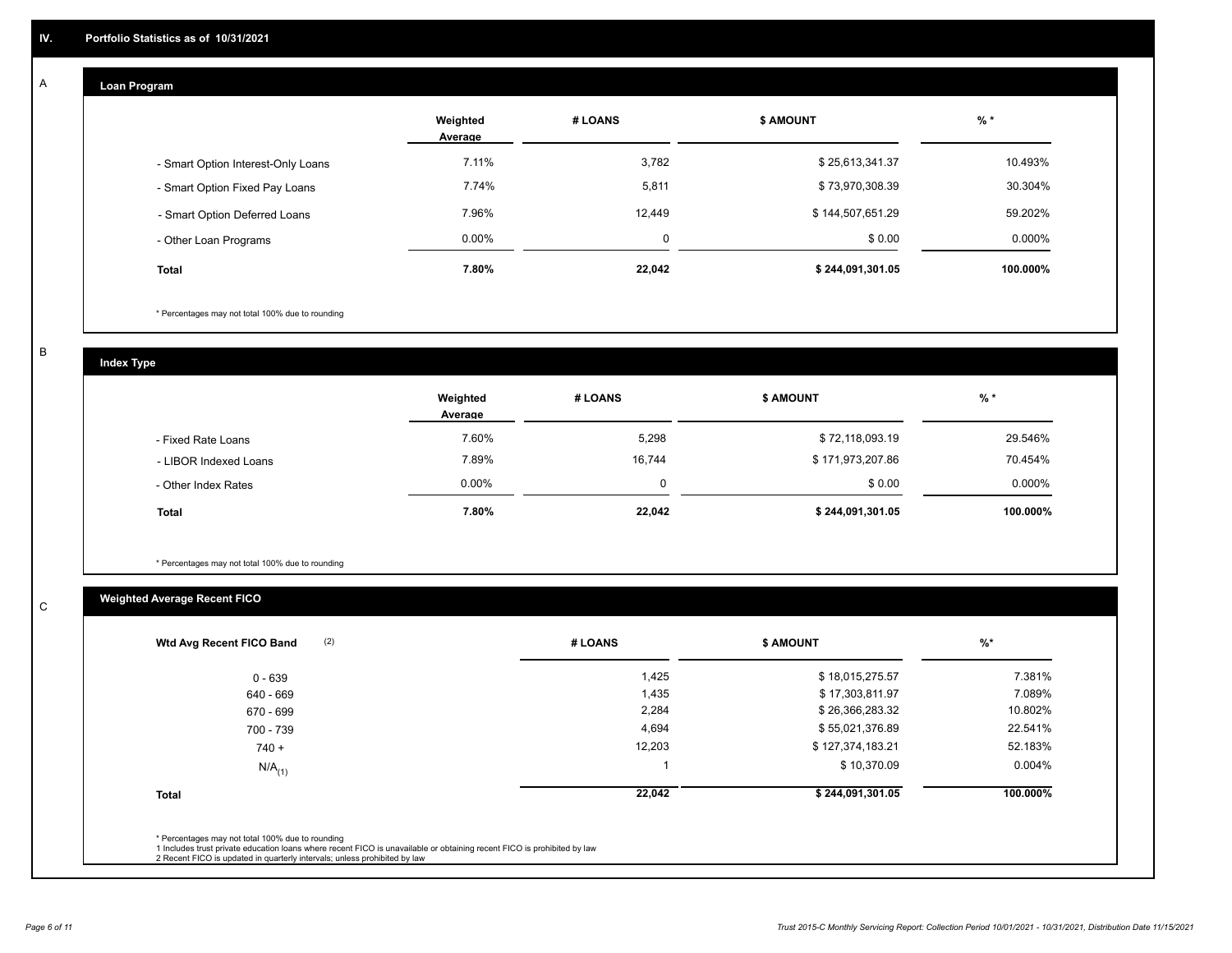| V. |       | 2015-C Reserve Account and Principal Distribution Calculations                                           |                  |  |
|----|-------|----------------------------------------------------------------------------------------------------------|------------------|--|
| А. |       | <b>Reserve Account</b>                                                                                   |                  |  |
|    |       | Specified Reserve Account Balance                                                                        | \$1,884,455.00   |  |
|    |       | Actual Reserve Account Balance                                                                           | \$1,884,455.00   |  |
| В. |       | <b>Principal Distribution Amount</b>                                                                     |                  |  |
|    | i.    | Class A Notes Outstanding                                                                                | \$95,861,519.06  |  |
|    | ii.   | Pool Balance                                                                                             | \$244,091,301.05 |  |
|    | iii.  | First Priority Principal Distribution Amount (i - ii)                                                    | \$0.00           |  |
|    |       |                                                                                                          |                  |  |
|    | iv.   | Class A and B Notes Outstanding                                                                          | \$165,861,519.06 |  |
|    | v.    | First Priority Principal Distribution Amount                                                             | \$0.00           |  |
|    | vi.   | Pool Balance                                                                                             | \$244,091,301.05 |  |
|    | vii.  | Specified Overcollateralization Amount                                                                   | \$82,915,979.00  |  |
|    | viii. | Available Funds (after payment of waterfall items A through H)                                           | \$4,942,957.10   |  |
|    | ix.   | <b>Class C Notes Outstanding</b>                                                                         | \$50,000,000.00  |  |
|    | х.    | Regular Principal Distribution Amount (if (iv > 0, (iv - v) - (vi - vii), min(viii, ix))                 | \$4,686,197.01   |  |
|    |       |                                                                                                          |                  |  |
|    | xi.   | Pool Balance                                                                                             | \$244,091,301.05 |  |
|    | XII.  | 10% of Initial Pool Balance                                                                              | \$74,963,981.87  |  |
|    | xiii. | First Priority Principal Distribution Amount                                                             | \$0.00           |  |
|    | xiv.  | Regular Principal Distribution Amount                                                                    | \$4,686,197.01   |  |
|    | XV.   | Available Funds (after payment of waterfall items A through J)                                           | \$256,760.09     |  |
|    |       | xvi. Additional Principal Distribution Amount (if( $ix \le x$ , min( $xv$ , $xi \cdot x$ iii - $xiv$ ))) | \$0.00           |  |
|    |       |                                                                                                          |                  |  |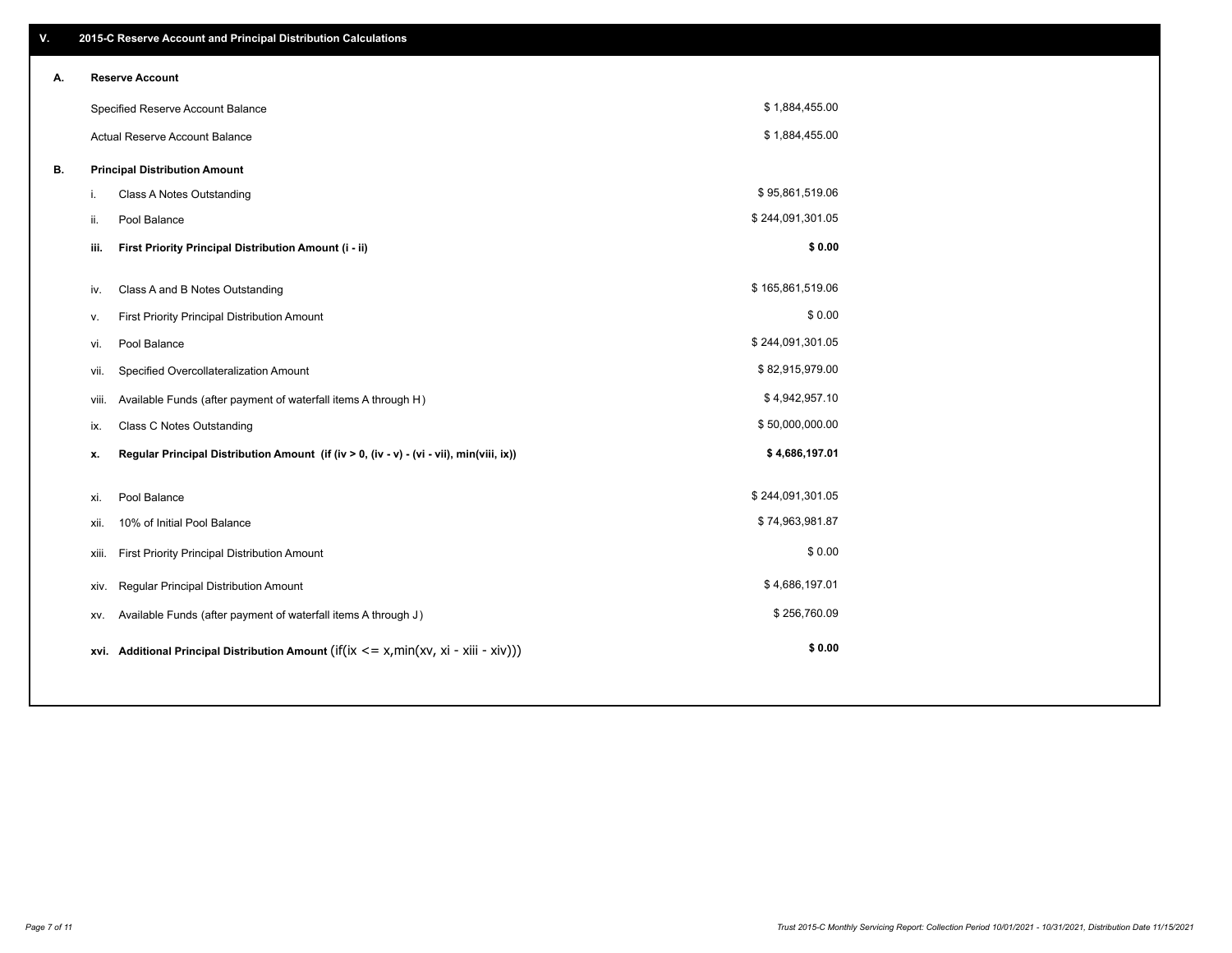|   |                                                         | Paid           | <b>Funds Balance</b> |
|---|---------------------------------------------------------|----------------|----------------------|
|   | <b>Total Available Funds</b>                            |                | \$5,687,293.62       |
| A | <b>Trustee Fees</b>                                     | \$0.00         | \$5,687,293.62       |
| В | <b>Servicing Fees</b>                                   | \$161,615.39   | \$5,525,678.23       |
| C | i. Administration Fees                                  | \$8,333.00     | \$5,517,345.23       |
|   | ii. Unreimbursed Administrator Advances plus any Unpaid | \$10,000.00    | \$5,507,345.23       |
| D | Class A Noteholders Interest Distribution Amount        | \$172,721.46   | \$5,334,623.77       |
| Е | <b>First Priority Principal Payment</b>                 | \$0.00         | \$5,334,623.77       |
| F | Class B Noteholders Interest Distribution Amount        | \$204,166.67   | \$5,130,457.10       |
| G | <b>Class C Noteholders Interest Distribution Amount</b> | \$187,500.00   | \$4,942,957.10       |
| н | <b>Reinstatement Reserve Account</b>                    | \$0.00         | \$4,942,957.10       |
|   | Regular Principal Distribution                          | \$4,686,197.01 | \$256,760.09         |
| J | <b>Carryover Servicing Fees</b>                         | \$0.00         | \$256,760.09         |
| Κ | Additional Principal Distribution Amount                | \$0.00         | \$256,760.09         |
|   | Unpaid Expenses of Trustee                              | \$0.00         | \$256,760.09         |
| M | Unpaid Expenses of Administrator                        | \$0.00         | \$256,760.09         |
| N | Remaining Funds to the Residual Certificateholders      | \$256,760.09   | \$0.00               |

## **Waterfall Conditions**

| А. |      | <b>Class C Noteholders' Interest Distribution Condition</b>                        |                  |  |
|----|------|------------------------------------------------------------------------------------|------------------|--|
|    |      | Pool Balance                                                                       | \$244,091,301.05 |  |
|    | ш.   | Class A and B Notes Outstanding                                                    | \$165,861,519.06 |  |
|    | iii. | Class C Noteholders' Interest Distribution Ratio (i / ii)                          | 147.17%          |  |
|    | IV.  | Minimum Ratio                                                                      | 110.00%          |  |
|    | v.   | Is the Class C Noteholders' Interest Distribution Condition Satisfied (iii $>$ iv) | v                |  |
|    |      |                                                                                    |                  |  |

\* If the Class C Noteholders' Interest Distribution Condition is satisfied then the amount of interest accrued at the Class C Rate for the Accrual Period is Released on the distribution Date .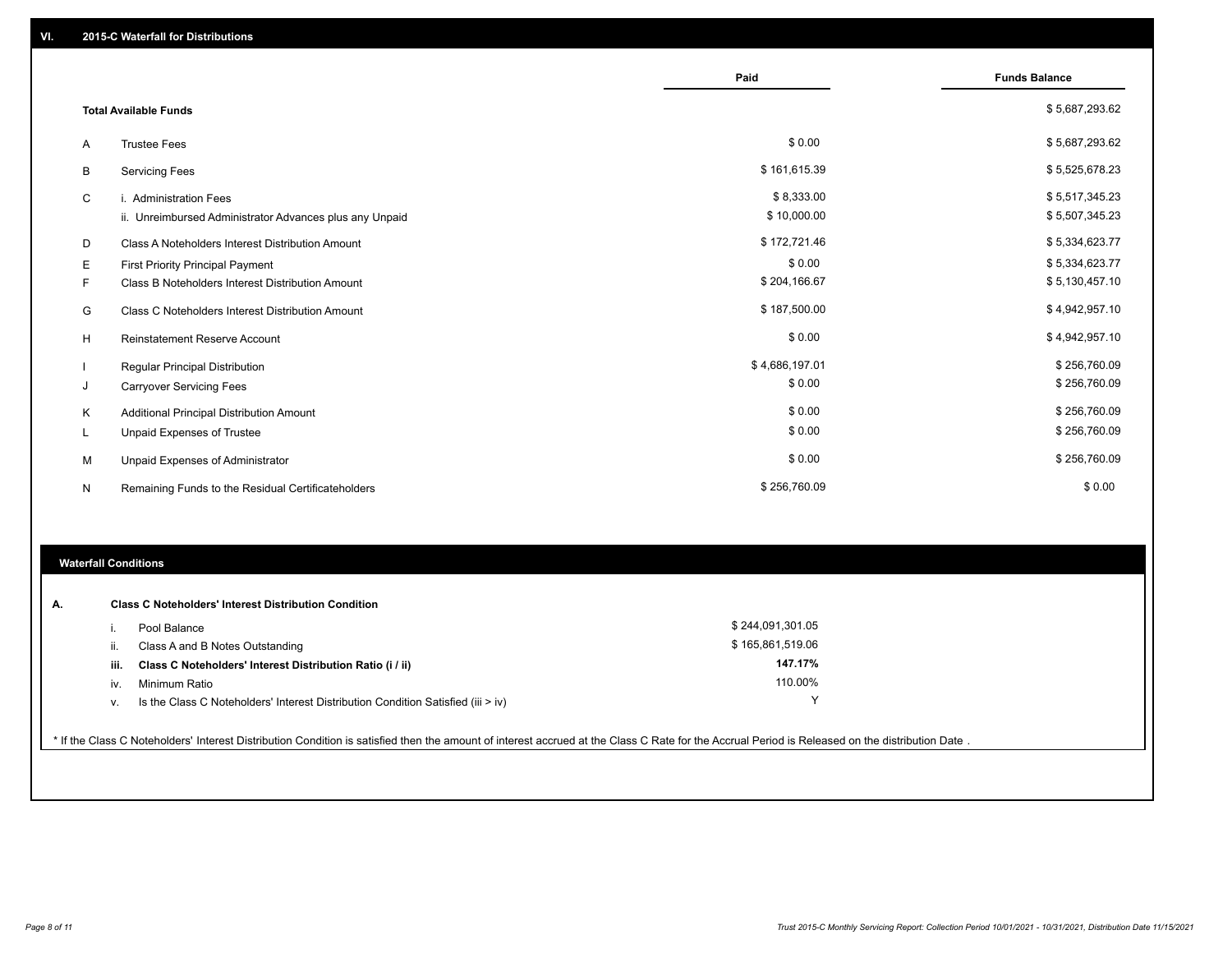| <b>Distribution Amounts</b>                                |                         |                         |                         |
|------------------------------------------------------------|-------------------------|-------------------------|-------------------------|
|                                                            | A <sub>2</sub> A        | A <sub>2</sub> B        | A <sub>3</sub>          |
| Cusip/Isin                                                 | 78448RAB2               | 78448RAC0               | 78448RAD8               |
| <b>Beginning Balance</b>                                   | \$14,066,235.99         | \$6,795,283.07          | \$75,000,000.00         |
| Index                                                      | <b>FIXED</b>            | <b>LIBOR</b>            | <b>LIBOR</b>            |
| Spread/Fixed Rate                                          | 2.75%                   | 1.40%                   | 1.95%                   |
| Record Date (Days Prior to Distribution)                   | 1 NEW YORK BUSINESS DAY | 1 NEW YORK BUSINESS DAY | 1 NEW YORK BUSINESS DAY |
| <b>Accrual Period Begin</b>                                | 10/15/2021              | 10/15/2021              | 10/15/2021              |
| <b>Accrual Period End</b>                                  | 11/15/2021              | 11/15/2021              | 11/15/2021              |
| <b>Daycount Fraction</b>                                   | 0.08333333              | 0.08611111              | 0.08611111              |
| Interest Rate*                                             | 2.75000%                | 1.49025%                | 2.04025%                |
| <b>Accrued Interest Factor</b>                             | 0.002291666             | 0.001283271             | 0.001756882             |
| <b>Current Interest Due</b>                                | \$32,235.12             | \$8,720.19              | \$131,766.15            |
| Interest Shortfall from Prior Period Plus Accrued Interest | $\mathsf{\$}$ -         | $$ -$                   | $\mathsf{\$}$ -         |
| <b>Total Interest Due</b>                                  | \$32,235.12             | \$8,720.19              | \$131,766.15            |
| <b>Interest Paid</b>                                       | \$32,235.12             | \$8,720.19              | \$131,766.15            |
| <b>Interest Shortfall</b>                                  | $\mathsf{\$}$ -         | $$ -$                   | $\mathsf{\$}$ -         |
| <b>Principal Paid</b>                                      | \$3,159,748.48          | \$1,526,448.53          | $\mathsf{\$}$ -         |
| <b>Ending Principal Balance</b>                            | \$10,906,487.51         | \$5,268,834.54          | \$75,000,000.00         |
| Paydown Factor                                             | 0.015264485             | 0.015264485             | 0.000000000             |
| <b>Ending Balance Factor</b>                               | 0.052688345             | 0.052688345             | 1.000000000             |

\* Pay rates for Current Distribution. For the interest rates applicable to the next distribution date, please see https://www.salliemae.com/about/investors/data/SMBabrate.txt.

**VII. 2015-C Distributions**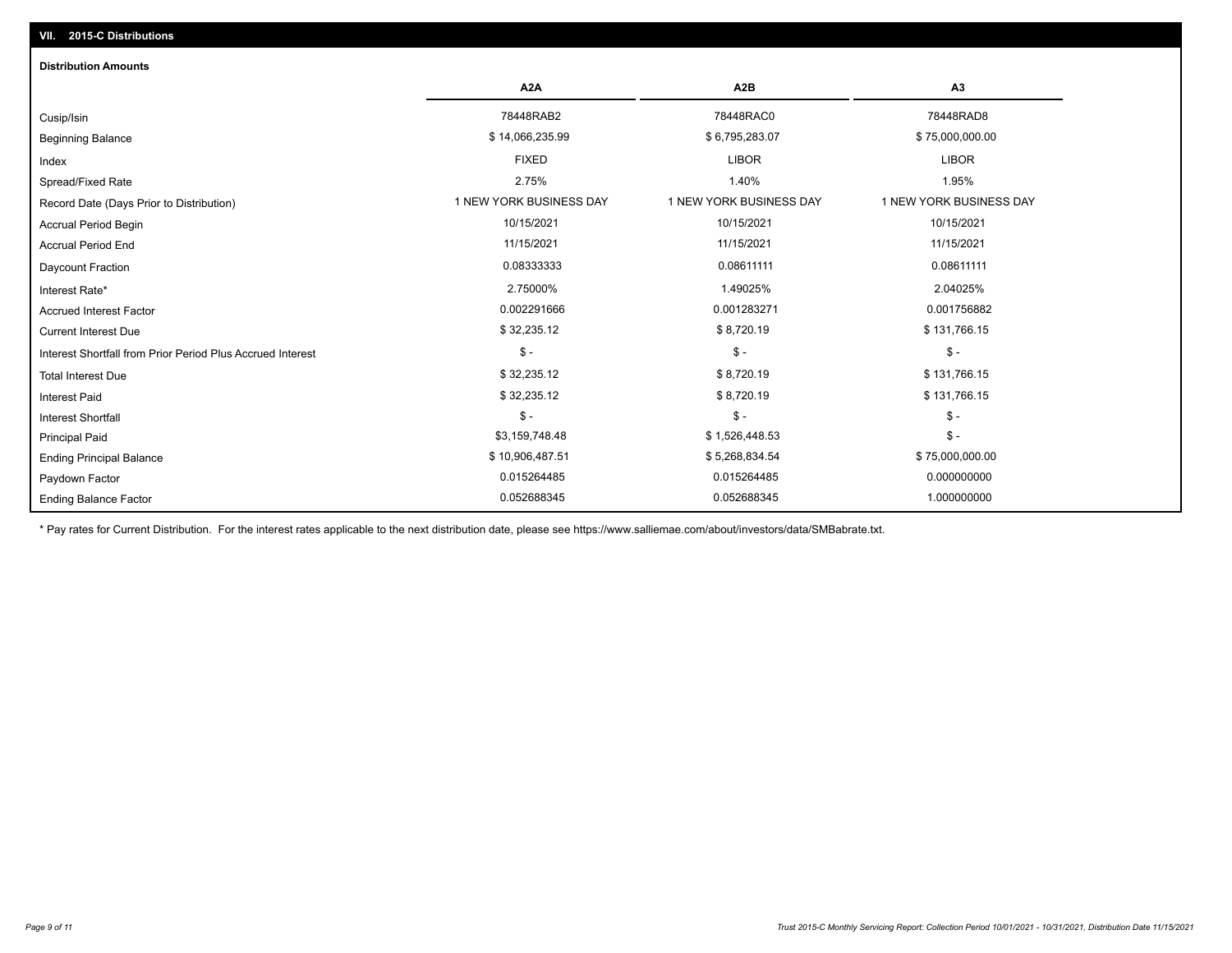| VII. 2015-C Distributions                                  |                         |                         |
|------------------------------------------------------------|-------------------------|-------------------------|
| <b>Distribution Amounts</b>                                |                         |                         |
|                                                            | в                       | С                       |
| Cusip/Isin                                                 | 78448RAE6               | 78448RAF3               |
| <b>Beginning Balance</b>                                   | \$70,000,000.00         | \$50,000,000.00         |
| Index                                                      | <b>FIXED</b>            | <b>FIXED</b>            |
| Spread/Fixed Rate                                          | 3.50%                   | 4.50%                   |
| Record Date (Days Prior to Distribution)                   | 1 NEW YORK BUSINESS DAY | 1 NEW YORK BUSINESS DAY |
| <b>Accrual Period Begin</b>                                | 10/15/2021              | 10/15/2021              |
| <b>Accrual Period End</b>                                  | 11/15/2021              | 11/15/2021              |
| Daycount Fraction                                          | 0.08333333              | 0.08333333              |
| Interest Rate*                                             | 3.50000%                | 4.50000%                |
| <b>Accrued Interest Factor</b>                             | 0.002916667             | 0.003750000             |
| <b>Current Interest Due</b>                                | \$204,166.67            | \$187,500.00            |
| Interest Shortfall from Prior Period Plus Accrued Interest | $\frac{1}{2}$           | $$ -$                   |
| <b>Total Interest Due</b>                                  | \$204,166.67            | \$187,500.00            |
| Interest Paid                                              | \$204,166.67            | \$187,500.00            |
| Interest Shortfall                                         | $\frac{1}{2}$           | $\frac{1}{2}$           |
| <b>Principal Paid</b>                                      | $\mathsf{\$}$ -         | $S -$                   |
| <b>Ending Principal Balance</b>                            | \$70,000,000.00         | \$50,000,000.00         |
| Paydown Factor                                             | 0.000000000             | 0.000000000             |
| <b>Ending Balance Factor</b>                               | 1.000000000             | 1.000000000             |

\* Pay rates for Current Distribution. For the interest rates applicable to the next distribution date, please see https://www.salliemae.com/about/investors/data/SMBabrate.txt.